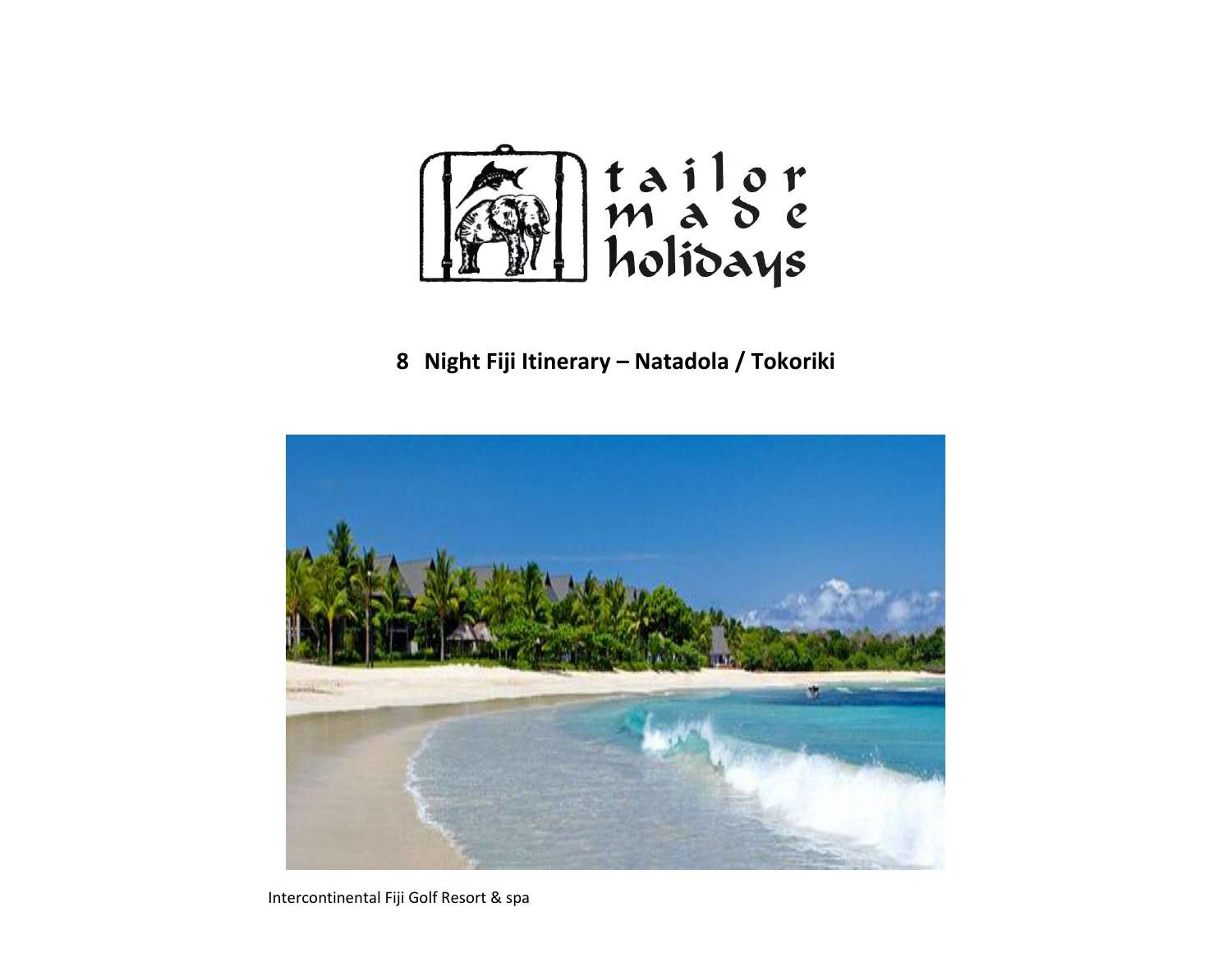

Tokoriki Island Resort

**DAY 1 2017-MAR 2018 ARRIVE NADI, FIJI:**

Bula! Welcome to Fiji.... with 800,000 smiling faces and known to be the world friendliest Paradise, Fiji is blessed with 333 tropical islands that are home to happiness.

After immigration and customs formalities, you will be met by a Southern World Fiji Representative outside customs hall. Collect your travel documents then meet your driver for a 60 minute transfer to your hotel at Natadola.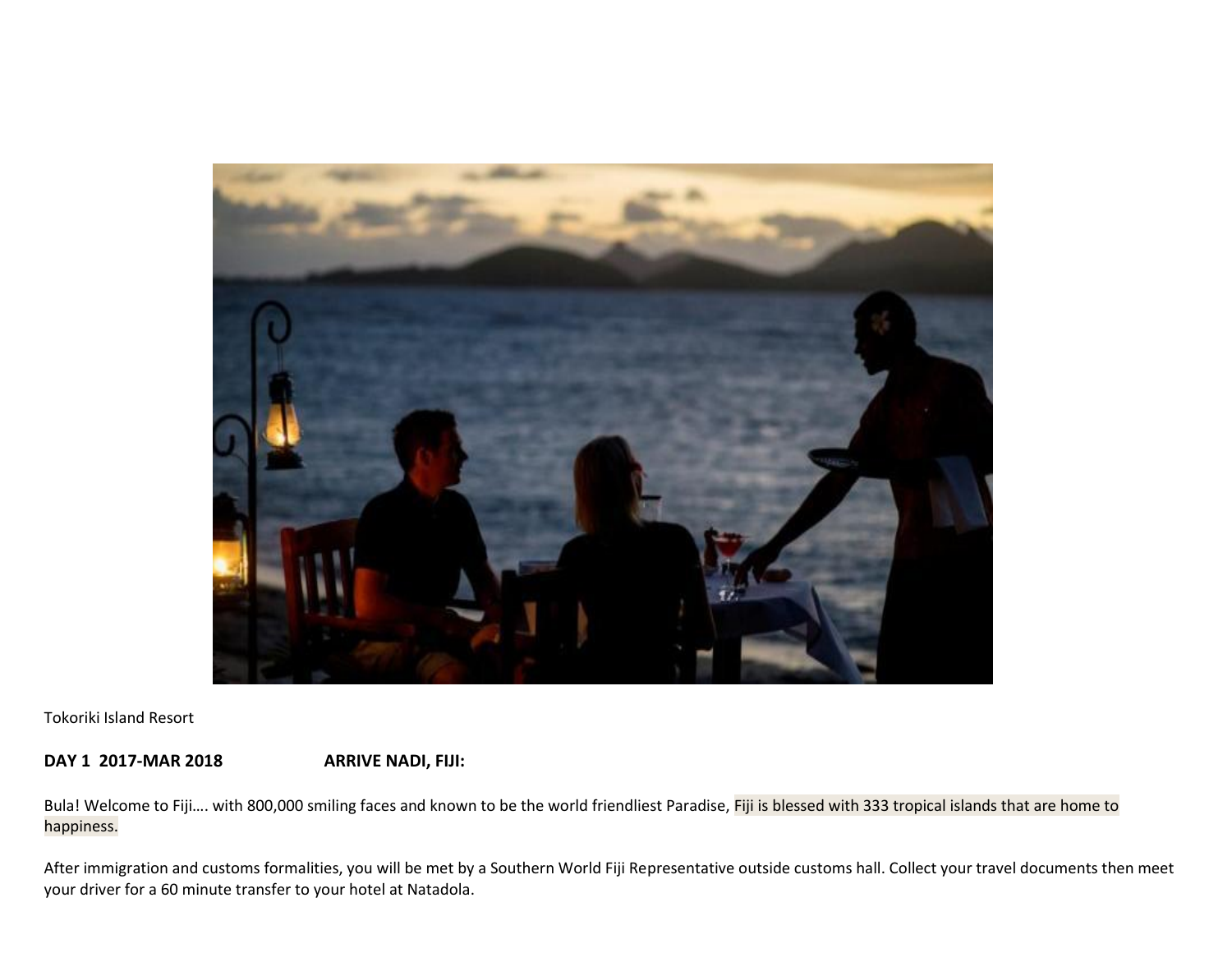## **ACCOMODATION** INTERCONTINENTAL FIJI GOLF RESORT & SPA 4Nights in a room **MEALS:** Buffet Breakfast daily from 2<sup>nd</sup> day



Located on a 'world's best beach' and featuring 5 restaurants and bars, a serene spa, 18 hole championship golf course, swimming pools, kids club, wedding pavilion and conference facilities, the InterContinental Fiji Golf Resort & Spa defines all that a tropical retreat should be.

Warm authentic Fijian hospitality combines with spectacular Pacific Island design to create an idyllic destination for travelers seeking relaxation, rejuvenation and inspiration. Offering 266 superbly appointed spacious rooms and contemporary suites, the design is inspired by the traditional Fijian outer island village. As a fully integrated resort, a comprehensive range of leisure and recreational activities are available for all ages.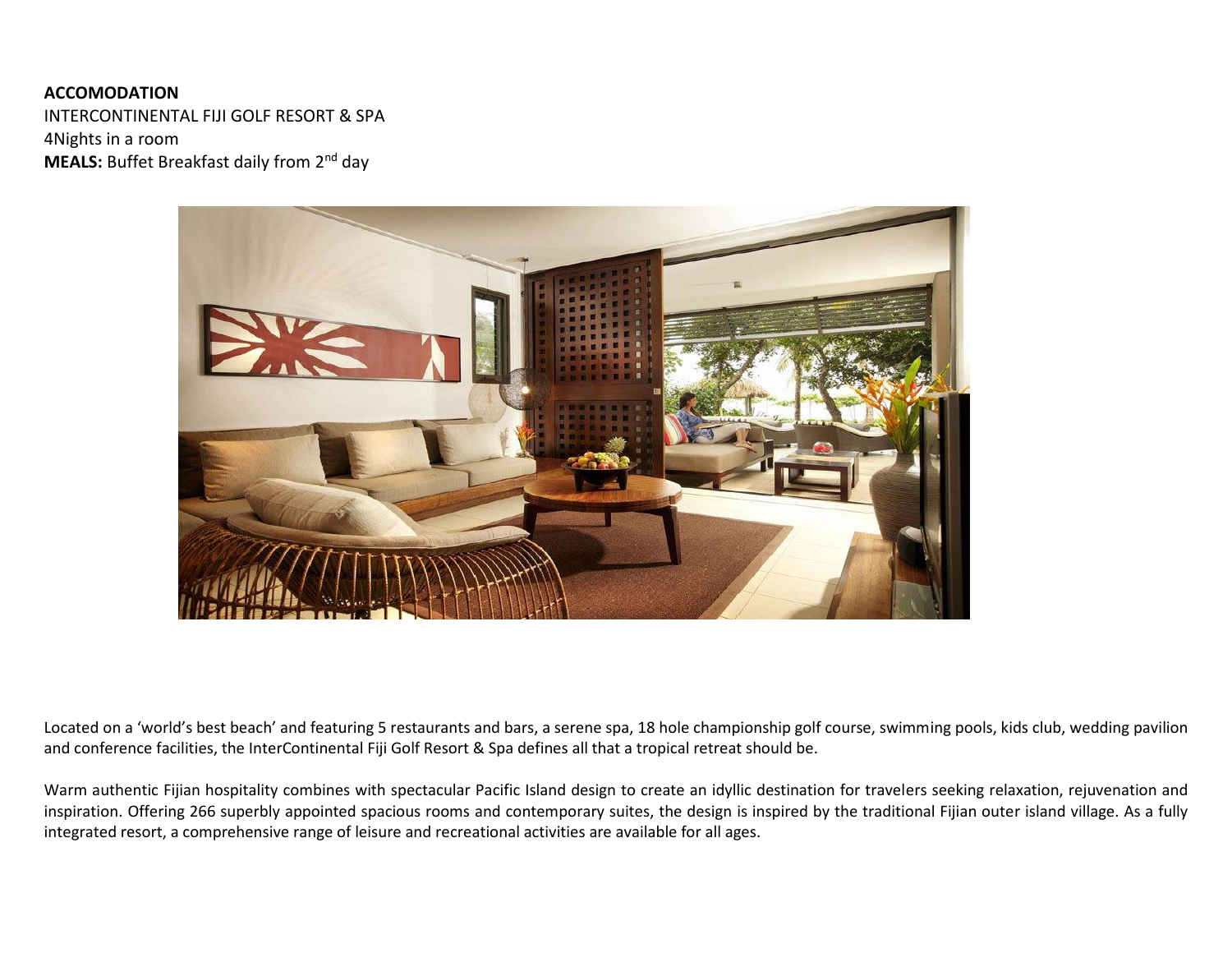### **DAYS 2 – 4 2017- MAR 2018 AT NATADOLA**

Full buffet breakfast included daily from 7.00am-10.30am at the Sanasana Restaurant Free days at leisure

The resort offers an exciting array of dining experiences, from upscale dining with sparkling ocean views in our signature restaurant, to relaxing open air beach side alternatives. Enjoy breakfast at leisure at the Sanasana Restaurant from 7.00am to 10.30am.

Club Intercontinental is a celebration of style offering seasoned travelers the exclusivity of a hotel within a hotel. In addition to the breathtaking views, access to the private club pool and lounge area, many of the 50 hilltop villas feature individual plunge pools and spa baths.

Free days at leisure. Enjoy the non-motorized complimentary facilities available at the resort or make arrangements at the hotel tour desk to do tours and cruises for a full day or half day only.



The resort offers an exciting array of dining experiences, from upscale dining with sparkling ocean views in our signature restaurant, to relaxing open air beach side alternatives.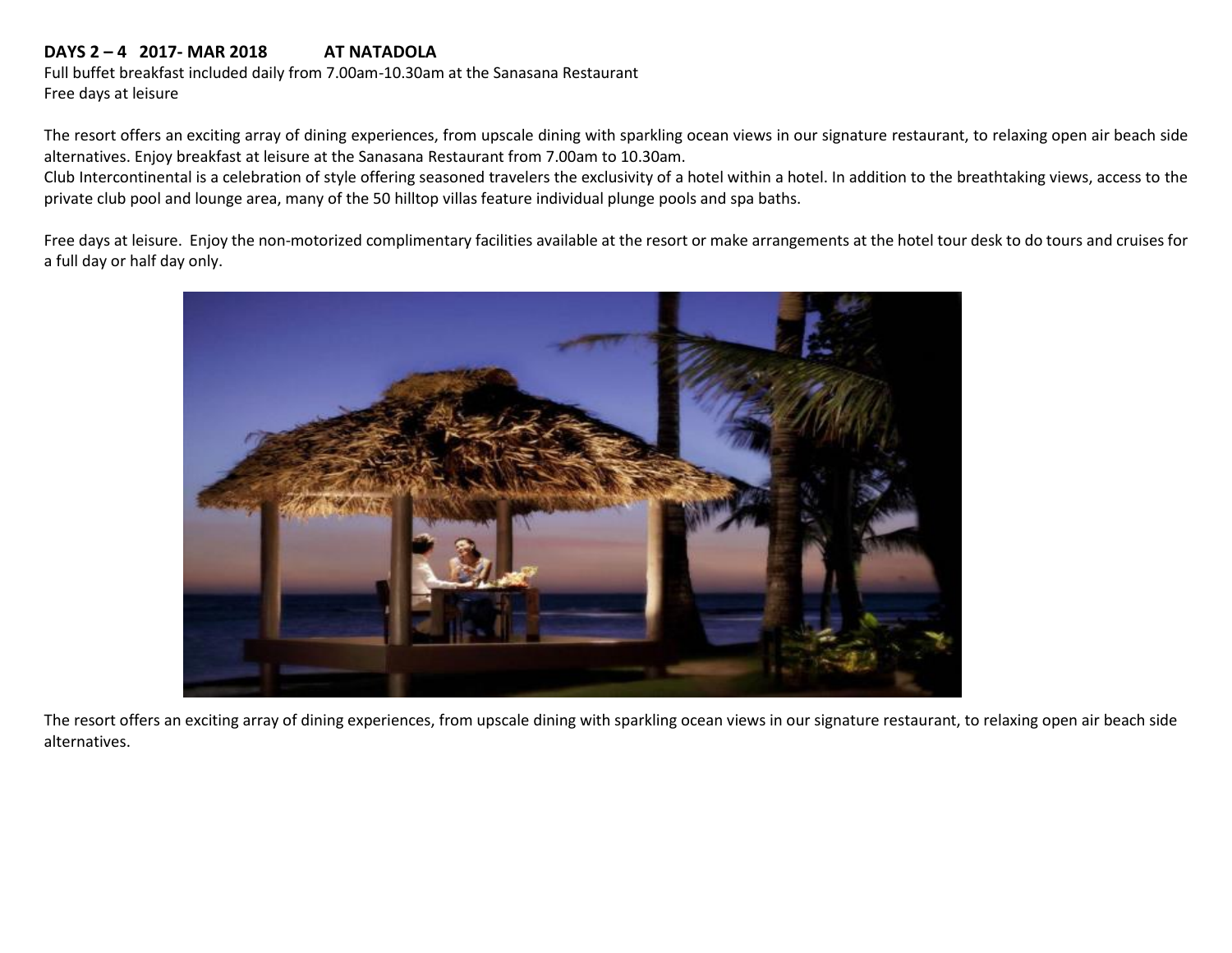#### **DAY 5 2017- MAR 2018 NATADOLA/TOKORIKI**

Full Buffet breakfast at the Sanasana Restaurant from 7am till 10.30am Normal Check out time from your hotel room is at 11.00am.

At 7.45am, your transport will be available to transfer you to Port Denarau , to check in for your launch transfer to Tokoriki Island at 9.15am

#### **FIJI ACCOMODATION**

Tokoriki Island Resort – Bure 4 Nights)

*Nestled in the pristine waters of the Fijian Mamanuca Islands surrounded by crystal clear waters. The island is volcanic with palm trees, tropical fruit garden, a grassy hill with a small-forested area and a steep rock cliff on one side. With 1000 meters of white sandy beaches breath taking coral garden and a sparkling lagoon, the resort is a romantic playground for discerning travellers.*

*All Bures and Villas at our luxury Fiji Resort are nestled in lush tropical gardens and positioned beach front, furnishing guests with a front row seat for that romantic South Pacific sunset. Freestanding in design, the luxury Bures and Villas also feature air-conditioning, large king size beds, outdoor (and indoor) showers, with the silky sand of our beach just steps from your private deck. Our Sunset Pool Villas combine elevated views with the privacy of your own horizon edge plunge pool, for that extra holiday indulgence*.

**DAYS 6 - 8 2017- MAR 2018 AT TOKORIKI ISLAND**

#### *Days at leisure*

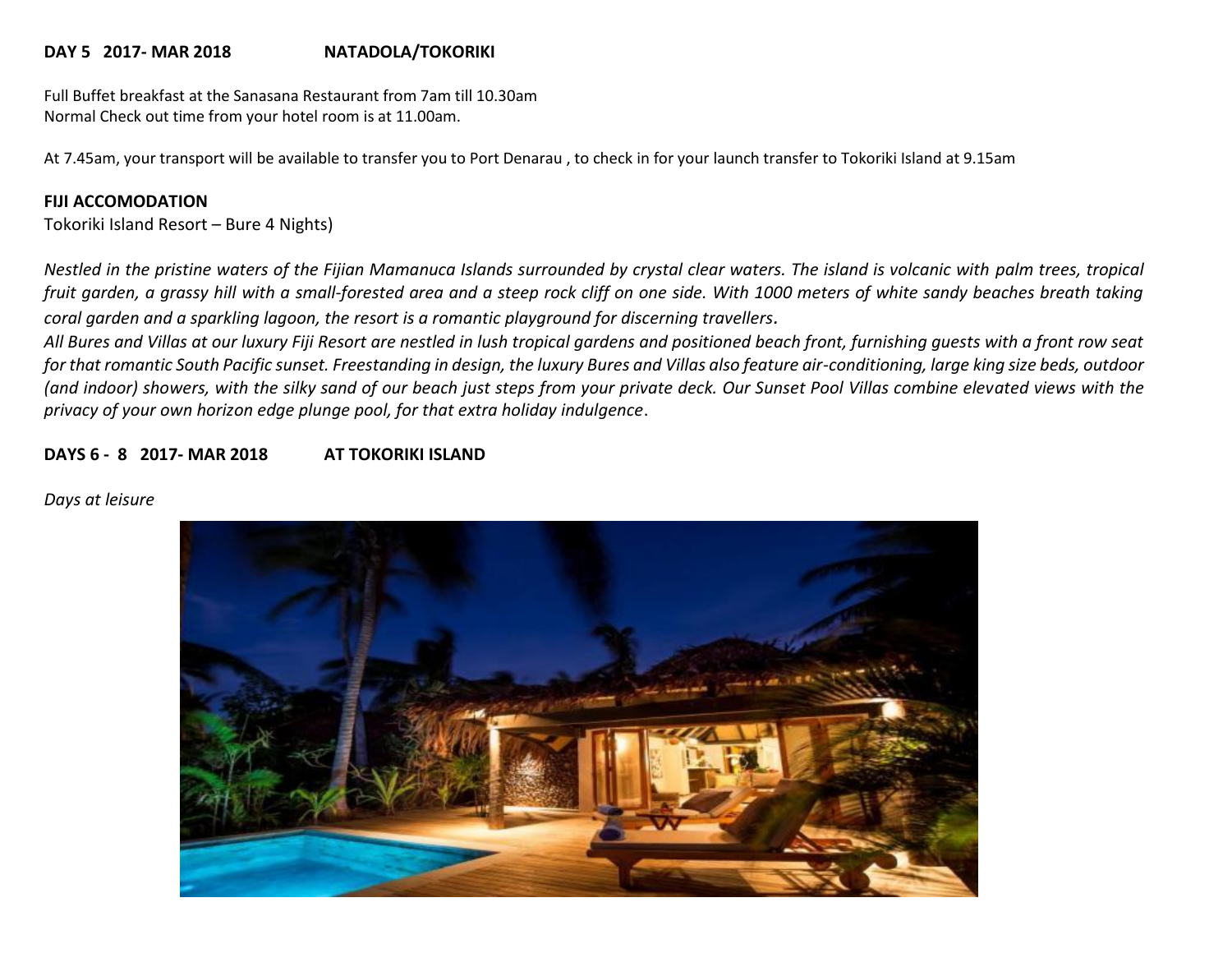With the range of activities you can do as much or as little as you please every single day.

Tokoriki's tropical environment lends itself perfectly to exciting water based activities or relaxing leisure pursuits. Your tariff includes complimentary use of all of our non-motorized activities: sailing, windsurfing, snorkeling equipment, kayaking, tennis, hiking, & table tennis.



For journeys farther afield or for those seeking more adventure, Tokoriki offers other activities for an additional charge. Try scuba diving for the very first time; troll the Pacific waters for yellow fin tuna or Mahi Mahi with our game fishing team, experience true Fijian culture on a village visit, play with the multi-colored fish on one of our guided snorkeling safaris, escape with the one you love on a private island picnic, or explore some of the other resorts in the Mamanucas on an island hopping excursion.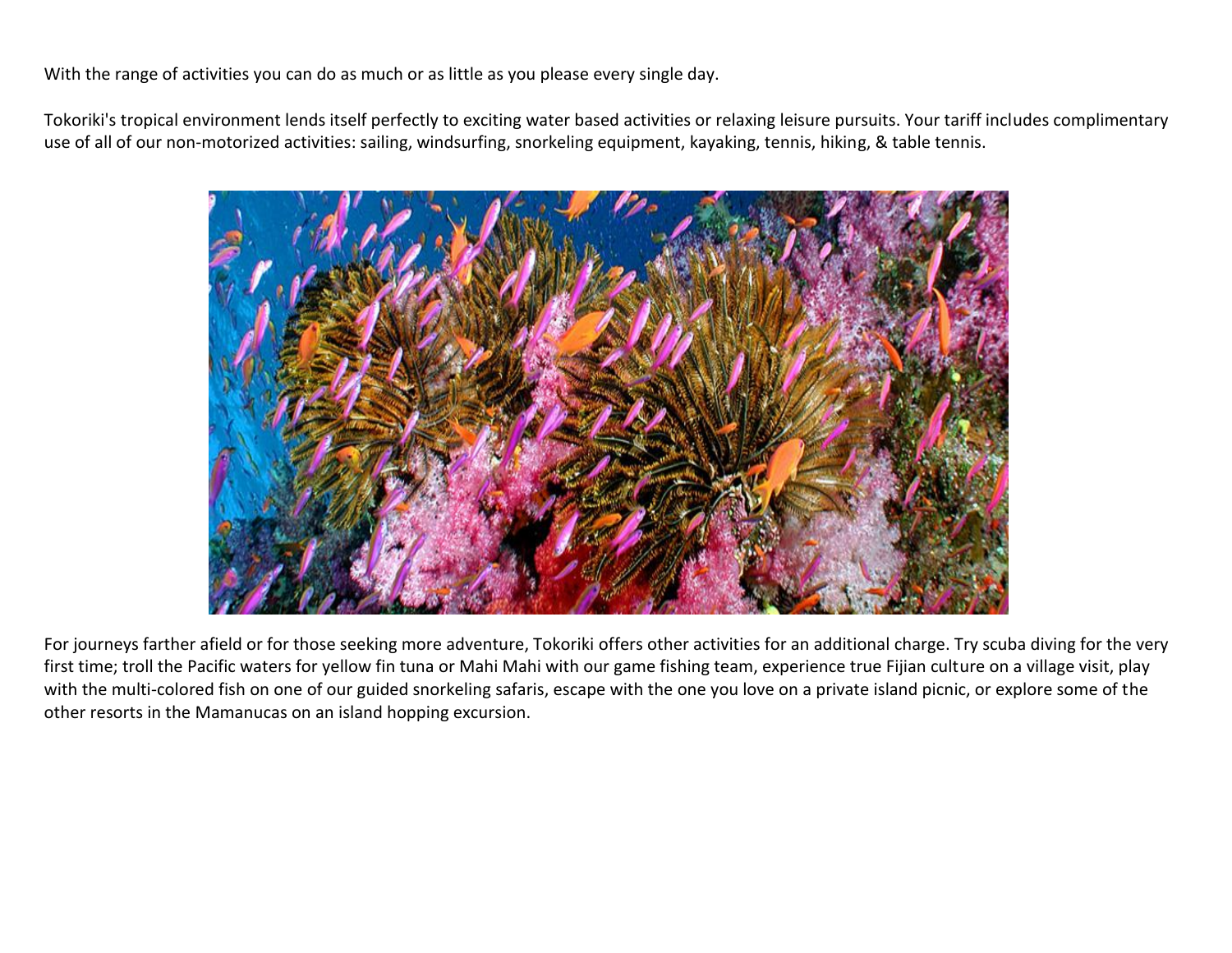

Try out the Tokoriki Spa exclusively at sunrise with a pampering couples' massage or retreat over 3, 4 or 5 days with our unique unlimited hand, head, neck, scalp, foot or body massage package by professionally certified therapists. You'll be sure to go home totally revitalized**!**

# **DAY 09 2017-MAR 2018 DEPART TOKORIKI/NADI-FIJI**

Free at leisure

10.00am – normal hotel check out time

At a required time, catch your helicopter flight back into Nadi Airport where you check in for your outbound flight.